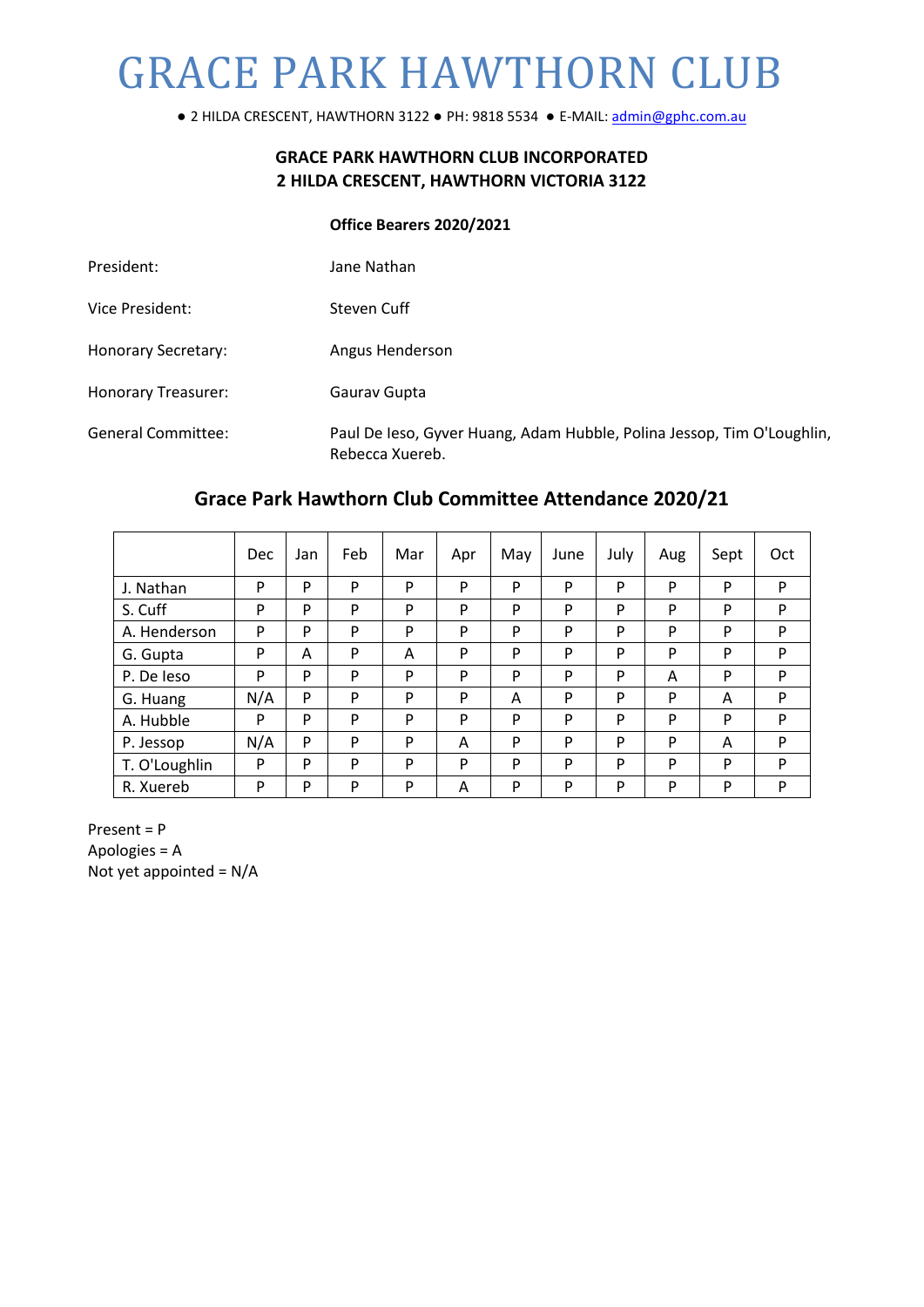## **President's Report 2021**

I am pleased to submit the GPHC annual report together with the audited financial statements for the financial year ending  $31<sup>st</sup>$  July 2021.

It will be very short with some sweet spots.

We were very excited as a Committee and a Club to welcome Julian O'Donnell in January into the role of Club Manager and watch him carefully evaluate what we were doing, the how, the why and the benefit and investigating opportunities for the Club to enhance its member engagement, update all policy and operational requirements as well as developing marketing and membership programs.

And then COVID restrictions hit again, and unfortunately we weren't able to supplement Club revenue via member functions for 119 days. The Club subscription is able to be maintained at a very reasonable rate because of our functions. The Committee are very grateful to the vast majority of our membership base who continued with their subscriptions and we acknowledged this with a \$100 bar credit for those who paid by 31 July and \$50 for those who paid by 31 October. The Club acknowledges the financial support given by the State Government without which our financial position and income would have to have been revised.

The GPHC Strategy was developed by the Committee with Julian in March. The prioritized actions which cover the next five years have begun to be implemented by Julian to support the strategic directions with the appropriate timelines and resources.

The first lockdown for 2021 was in February for 5 days, during which, with optimism we continued to plan for the Professional Squash Tournament, a first at GPHC, and we were fortunate over the Labour Day Weekend to successfully host what is planned to become a major part of the Melbourne Squash Clubs calendar. The club was congratulated, and the exposure was a wonderful promotion of GPHC across Metropolitan Melbourne.

The Tennis Club Championships which were played over 3 weekends included a social grade which broadened the participation and I think the enjoyment. As a member activity we watched the very best our club has to offer across to the opportunity for adventurous players from differing sports to demonstrate their adaptability all ending with drinks to celebrate, great fun and a wonderful connector.

The upgrades have included the installation of the LED lights in two tranches, firstly to courts 1 to 3 in December and then 4 and 5 in May. This upgrade will reduce maintenance costs as the LED light bulb lifespan is much longer. They are working beyond expectations and the benefit has been a further twofold; a \$6k saving in power costs and an enhanced quality of court lighting. Because of the aforementioned, the Committee decided to abolish tennis light fees as of August 2021.

Our membership is growing as we predicted with a consequence of COVID being the need to share, belong and contribute. Our Committee is a great mix of skills and personalities which I really appreciate. A generous thank you on your behalf to Vice President Steven Cuff, who is always on call to give practical assistance, Angus Henderson our Secretary who was going to resign because of work commitments which we know have increased (it takes a busy person) Gaurav Gupta our diligent Treasurer with very broad shoulders, and amazing expertise and diverse skills brought to the table and in between meetings by our committed committee, Tim O'Loughlin, Adam Hubble, Bec Xuereb, Gyver Huang, Paul De Ieso and Polina Jessop.

There are also many members who are always ready to respond to my calls for their expertise to guide the club, it is what a membership does, and I am grateful for all contributions made. I would like to mention Antony Hampson who chairs the tennis sub-committee along with the tennis convenor Adam Hubble; Geoff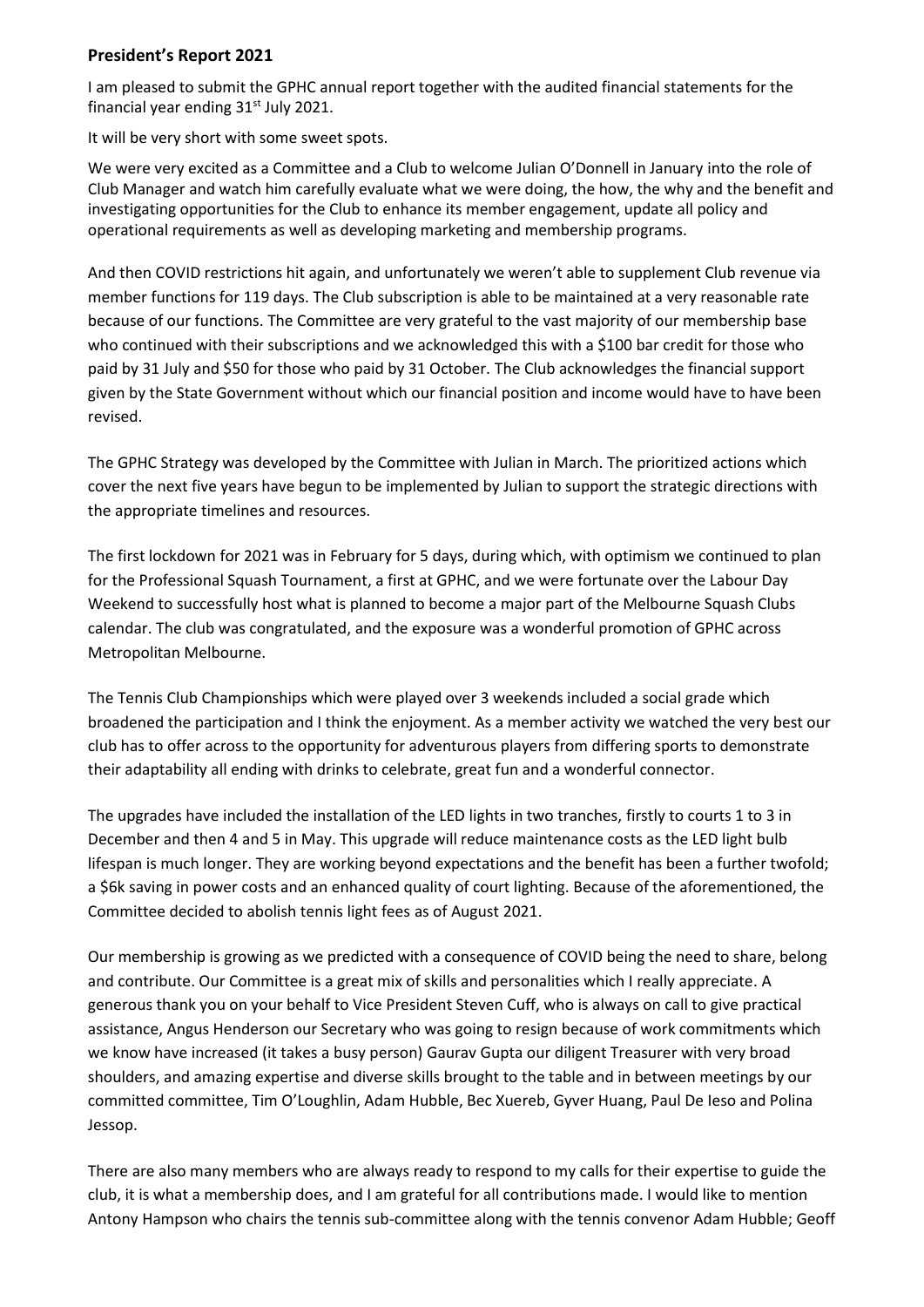Saunders who has ably taken over the squash convenor role; Miranda Poile who chairs the social subcommittee; Shane Way for his regular assistance and again I would like to mention Steven Cuff whose tireless contributions cannot be underestimated. He has saved the Club with his quick response, without recompense on many occasions.

The Committee is indebted to Deb Welsh as she is always on hand to lend a hand. Deb continuously makes sure that the Club's presentation and cleanliness is always up to scratch and that the members are well looked after.

A big thank you to Miranda and Adam for their work during the lockdowns to help with maintenance, security and grounds work.

Finally, a thank you all the other members who have helped in some way throughout an unpredictable past year.

We were devastated by the death of Berni O'Shannassy which was a very short period from the time that she was diagnosed. We were able to give Berni a lovely farewell and thank you drinks for all the work she did over 15 years with the Hawthorn Club and then GPHC. Berni treasured the opportunity to spend an afternoon with so many of her friends and colleagues.

Looking to the future, we are hoping that all our members are vaccinated so we can once again come together to play regularly. We look forward to tennis with the Stones and Squash with Selena, building on their respected reputations as professionals in every sense, that Steve, Emma and the Gym team can build our strength and health, and that GPHC can host many memorable member-functions and continues to be the beating heart of our community.

**Jane Nathan President – Grace Park Hawthorn Club**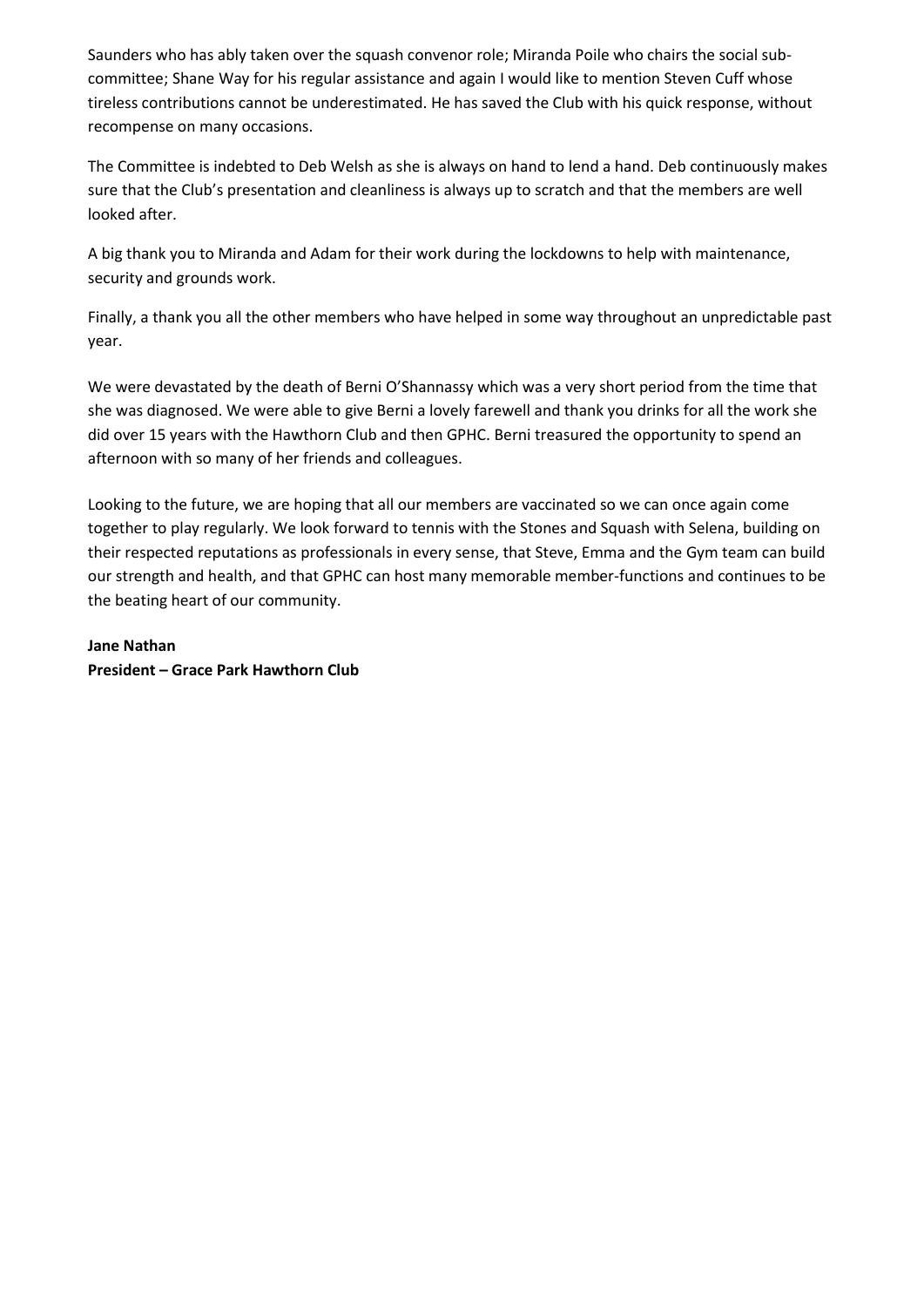#### **Club Manager's Report for 2021**

It is with great pleasure and pride that I can present the first Club Manager's report. Since commencing in the role back in January, I have had the pleasure of meeting with most members either while here for a game of tennis or squash, a drink at the bar or to use the gym or snooker room. I commenced with grand plans; some of which I have been able to begin or accomplish and others that have been delayed thanks to the epidemic which has affected us all. Through it all I have been made to feel very welcome from all within the GPHC community.

It has been a challenging year with the constant changes to government directives and I thank the members for their patience and understanding.

We were able to begin the year with great promise and successfully hosted events such as our Tennis Club Championships and a PSA Professional Squash Tournament. 2022 will see the return of both events, bigger and better than before as well as our Squash, Snooker and Table Tennis Club Championships. With the new year will come a planned calendar of sporting and social events that will offer something for all members to enjoy and engage with fellow members once again.

I would like to thank the Committee for their tireless contributions which help make this Club the great place it is and made my job much easier. I would also like to thank the staff that put in many hours, often above and beyond expectations – Elizabeth Way, Mick and Minnie Liszukiewicz, Berni O'Shannassy, Kirsty Walsh, Henry Taylor and Ted Silk.

An important revenue stream for the Club is our member functions and bar takings. With restrictions being in place for a large part of the year, our takings were down on expectations. We were fortunate that members believe in the Club and look forward to using the Club and continued with their memberships. We have also seen a growth in membership with over 200 new members joining since January this year.

While steps were taken to minimize the impact that shut-downs had on the Club, many fixed costs cannot be avoided, and maintenance of the Club and courts was continued so that members could enjoy the use of the premier facilities as they should. The State Government assisted through various grants which was used to help cover the large repairs or maintenance items. The Federal Government also provided grant assistance which was used to help with capital improvements such as LED lights on tennis courts 1-5, a new, professional cooktop in the kitchen and more. The new LED lights has seen a marked reduction in energy costs which has meant we can pass this through the abolishment of lights fees for members.

Finally, I wish to express my personal appreciation to our Club's President, Jane Nathan and Vice-President, Steven Cuff who have provided great support and guidance through challenging circumstances. Their leadership truly helps steer the Club from strength to strength.

Julian O'Donnell Club Manager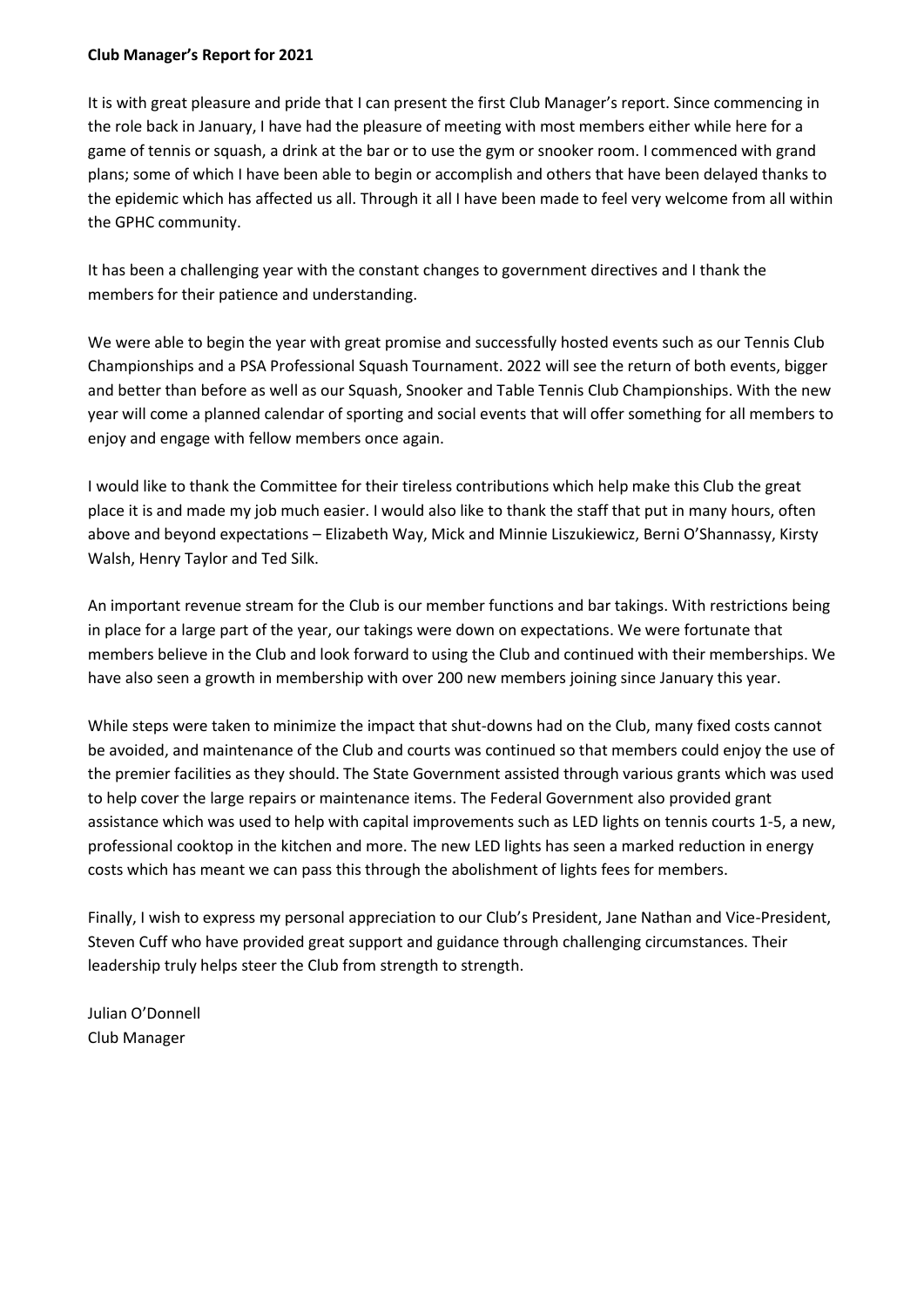# **Treasurer's Report for 2021**

The Club experienced a subdued 2020/21 financial year, given the impact of COVID which saw the club temporarily halt all operations for close to 4 months. The club finished the 2020/21 year with an operating loss \$98k versus an operating surplus of \$119k in the previous 2019/20 financial year. The main reason for the loss is an accounting change to recognize the revenue from membership subscriptions to be in the year that they are paid for, rather than the year the payment occurs<sup>1</sup>.

The Club ended the 2020/21 financial year with \$38k more funds in the bank - finishing the 2020/21 year with \$261k in the bank vs \$223k in cash as at the 31 July 2019.

The Club's total Revenue was \$175k lower in 2020/21 - having total revenue of \$431k in 2020/21 as compared to the 2019/20 year of \$606k, primarily due to the change in accounting practice mentioned above. Bar and Function Sales were lower \$34k vs the 2019/20 year and income from Business partners also being lower by \$30k, both due to the closures imposed by COVID. Normalising the result to recognise the accounting change, the club would have finished the 2020/21 financial year with a surplus of \$17k.

The Club had greater expenses during 2020/21 - being \$42k higher than the previous year (2019/20), with overall expenses increasing from \$155k in 2019/20 to \$191k in 2020/21. The increases during the 2020/21 year were due to:

- The Club invested approximately \$45,000 to replace the tennis court lights on courts 1 to 5 with LED lights with the receiving a grant of \$25,000 towards completing the works. The new lights are expected to result in significant reduction in maintenance and electricity costs to the Club, as well as improved lighting.
- General costs have increased, many due to COVID. Some, including the Club's insurance has increased by as much as 60%. An increased cleaning schedule as well as an increased maintenance schedule has also had an effect however, these should lead to a higher quality of facility and less unscheduled maintenance costs.
- The Club employed a full time Club Manager resulting in higher employment expenses than in 2019/20, with the Club looking to invest greater resources in building the clubs membership and activities post COVID.

As a Committee, we have actively applied for all available grants the government made available and were fortunate to receive \$59k in grants and \$49k in ATO receipts/subsidies.

The Club has successfully managed through the pandemic crisis without the requirement to take on any new debt. Our Tennis Australia loan which commenced in 2017, currently has an outstanding balance of \$43k. (October 2017 – 2% x 8 Years).

Based on the latest forecasts, the club is on track to finish the 2021/22 year with a surplus (profit) of \$31k.

|                                           | 2021    | 2020    | <u>%</u> | <b>Variance</b> |
|-------------------------------------------|---------|---------|----------|-----------------|
| <b>Bar Sales</b>                          | 79,886  | 71,360  | 12%      | 8,526           |
| <b>Bar Food Sales</b>                     | 12,432  | 39,383  | $-68%$   | $-26,951$       |
| <b>Functions Sales - Drink &amp; Food</b> | 38,756  | 54,123  | $-28%$   | $-15,367$       |
| <b>Total Bar &amp; Function Sales</b>     | 131.074 | 164,866 | $-20%$   | $-33,792$       |
| Gym Hire                                  | 3,413   | 6,067   | -44%     | $-2,654$        |

<sup>&</sup>lt;sup>1</sup> That is, if fees for 2021/22 are paid before 31 July 2021, they are now recognised in the 2021/22 year accounts, not in the 2020/21 year, as per previous practice.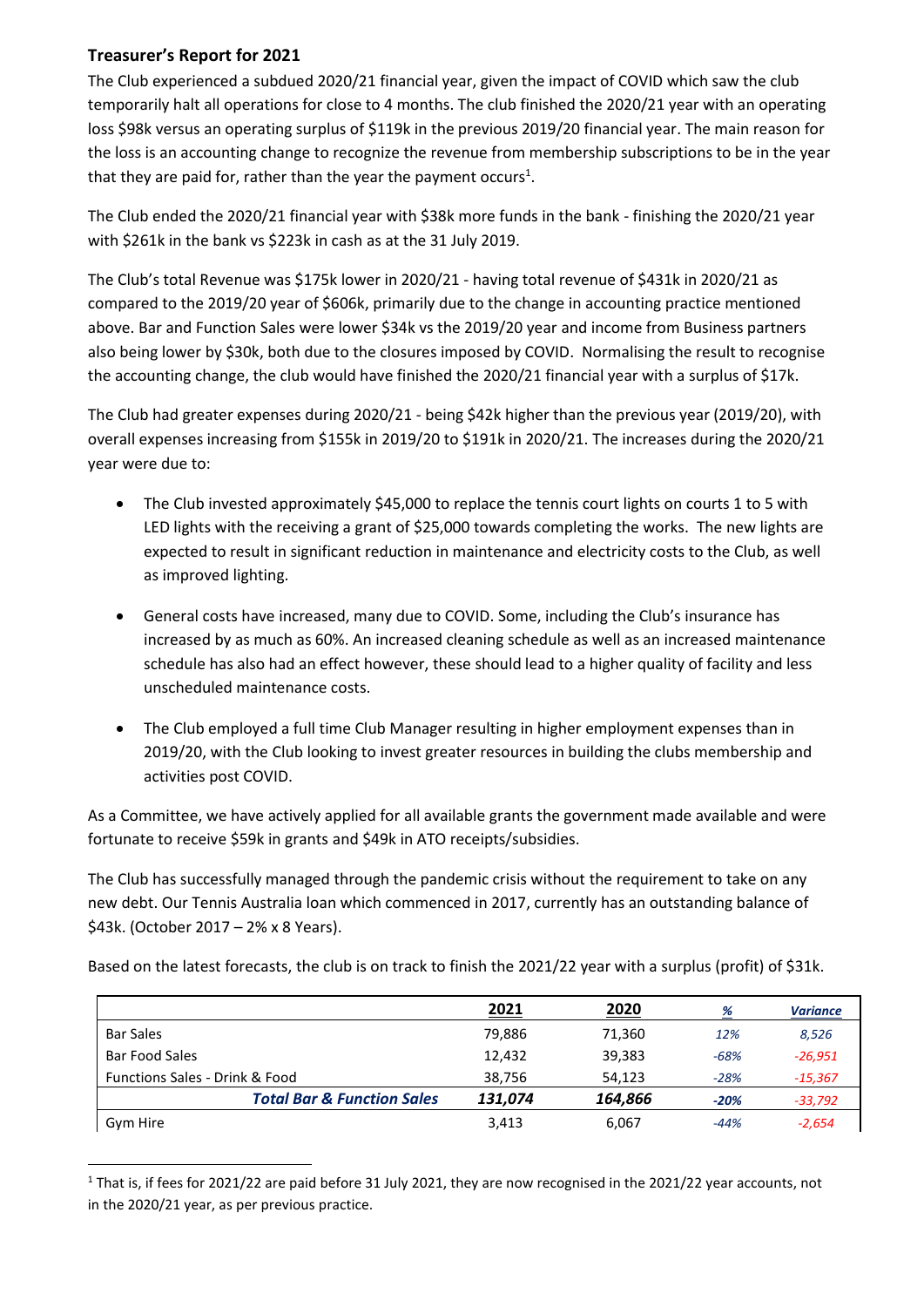| Hire of Facilities                            | 14,000     | 22,533     | $-38%$  | $-8,533$   |
|-----------------------------------------------|------------|------------|---------|------------|
| <b>Membership Subscriptions</b>               | 115,992    | 236,692    | $-51%$  | $-120,700$ |
| Tennis & Squash                               | 37,775     | 73,873     | -49%    | $-36,098$  |
| <b>Tournament Fees</b>                        | 5,672      | 417        | 1260%   | 5,255      |
| <b>Visitor Fees</b>                           | 344        | 627        | $-45%$  | -283       |
| <b>Revenue from Op Activities</b>             | 308,270    | 505,075    | $-39%$  | $-196,805$ |
| <b>Revenue from Non-Op Activities</b>         | 122,693    | 101,195    | 21%     | 21,498     |
| <b>Total Revenue</b>                          | 430,963    | 606,270    | $-29%$  | $-175,307$ |
| Cost of Sales                                 | $-63,235$  | $-80,076$  | $-21%$  | 16,841     |
| <b>Emp Bens Expenses</b>                      | $-163,921$ | $-138,422$ | 18%     | $-25,499$  |
| Depreciation                                  | $-104,891$ | $-105,327$ | 0%      | 436        |
| Opex                                          | $-191,070$ | $-154,589$ | 24%     | $-36,481$  |
| <b>Finance Costs</b>                          | $-6,432$   | $-9,051$   | $-29%$  | 2,619      |
| <b>Total Expenses</b>                         | $-529,549$ | $-487,465$ | -8%     | -42,084    |
| <b>Net Result (Operating Surplus/Deficit)</b> | $-98,586$  | 118,805    | $-183%$ | -217,391   |
| Tennis Australia Loan                         | 42,776     | 54,012     | $-21%$  | $-11,236$  |
| Cash (Operating Funds)                        | 261,568    | 223,490    | 17%     | 38,078     |

# **Gaurav Gupta, CPA**

**Treasurer – Grace Park Hawthorn Club**

# **Social and Sporting Sub-Committees**

**Tennis** Antony Hampson (Chair) Adam Hubble Sam Brown Tom Zaleski Tim O'Loughlin

#### **Squash**

Geoff Saunders (Chair) Bob Forster Angus Henderson Laksmhi Wijeyewickrema Barry Durham Marco Premoselli Selena Shaikh Adam Gough

# **Social**

Miranda Poile (Chair) Quok Ho Paul De Ieso Tim O'Loughlin Adam Hubble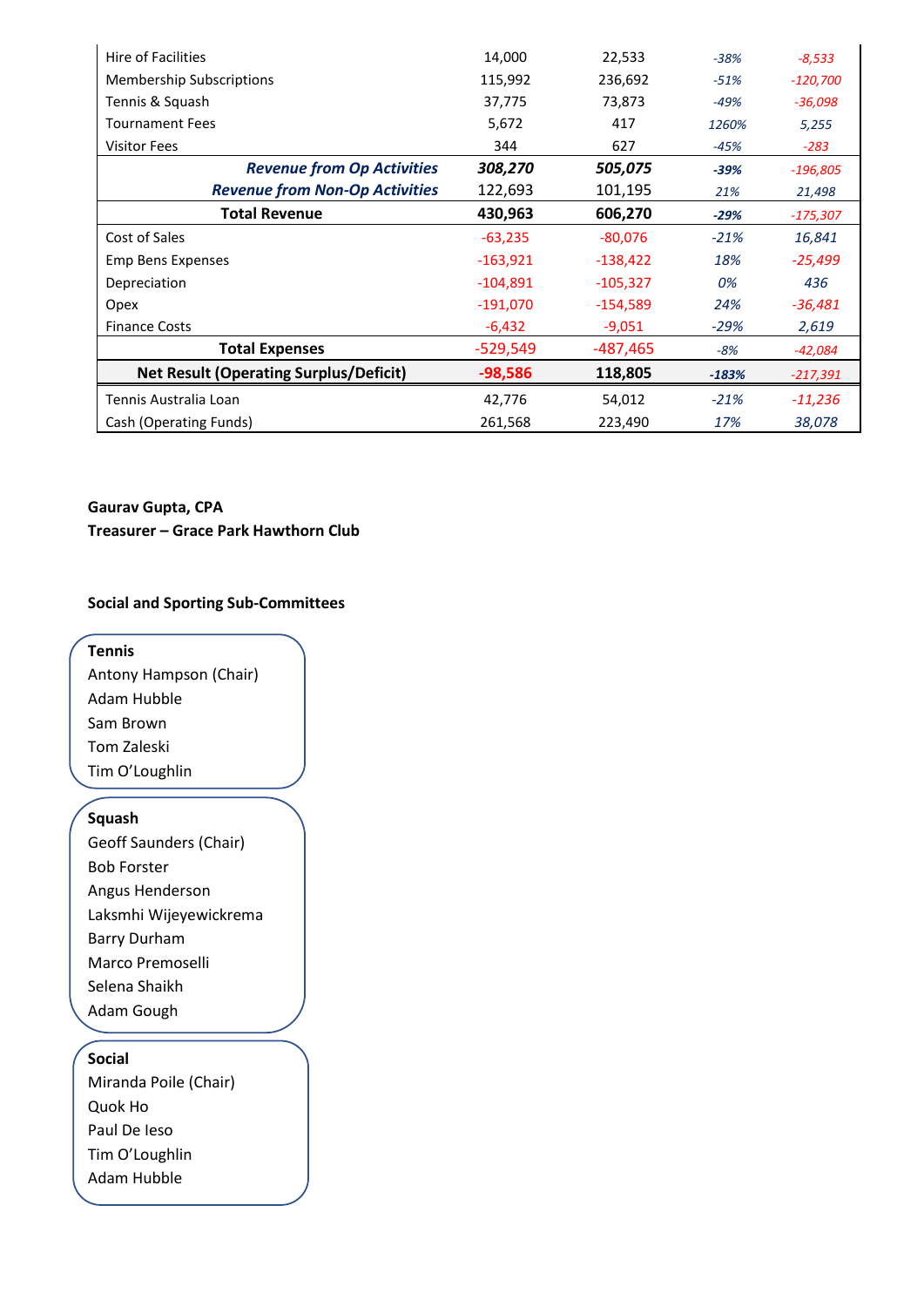## **Squash Report for 2021**

2021 was another frustrating year, with Squash being shut for much of the second half of the year and the subsequent cancellation of the club championships, again. Prior to that our ever-enthusiastic squash players made great use of the courts. We had a steady stream of new players arrive at the club, and an increasing number of teams across the various competitions.

We ran a series of in-house competitions on Monday nights, trialing different formats. They were very well received, and we look forward to continuing these in the new year.

In early March we hosted the inaugural GPHC Open PSA (Professional Squash Association) tournament. This saw a selection of elite Australian players showcase their skills, inspire our members and build ranking points. Congratulations to Christine Nunn (former World top 50) and rising Tasmanian Jack Hudson for taking home the trophies. We're planning on combining a graded tournament with the PSA event next year!

The Autumn pennant season was completed with GPHC fielding a total of 14 teams. Both Women's teams in SSL won the flag in their respective divisions, including the coveted Cup Grade. Our A1 squash team, playing in the highest squash grade in Victoria, lost a hard fought and close final to Kooyong. GPHC also won the E grade final while a number of other teams also made it into finals playoffs.

Unfortunately the Spring season never started but we are planning for the recommencement of pennant squash in February 2022.

As we come out of the Covid pandemic, I would like to thank all the squash members for their patience and understanding and for their continued support to the club. This allows us to continue to invest in squash at the club and be able to welcome and support players of all abilities.

Finally, I'd like to thank Angus and Zora (who's moved away) for their significant contributions to supporting and promoting Squash at GPHC.

# *Geoff Saunders Squash Convenor*

## **Tennis Report for 2021**

2021 started off well, as most of us thought COVID life was done and dusted. Little did we know just how wrong we would be! The Summer of Tennis was slightly different with less crowds than normal, however the motivation for all to get on the tennis court was still strong as ever.

In February we hosted our 2nd in-house competition on Saturday afternoons. Which saw numbers rise to 48 entrants compared to 40 entrants in our first ever in-house competition held in November 2020.

March was another fantastic month as record numbers (120+ entrants) competed in the Club Championships. The 2021 Club Championships saw the introduction of new events such as Social Singles, Social Doubles, Open Mixed Doubles and more graded events on offer due to the large number of players at the club and the depth of talent. The other major introduction to the Championships, thanks to Club Manager: Julian O'Donnell, was the use of the tournament planner software which saved many hours work.

The club is looking to run the 2022 GPHC Club Championships in March 2022 so please look out for upcoming details.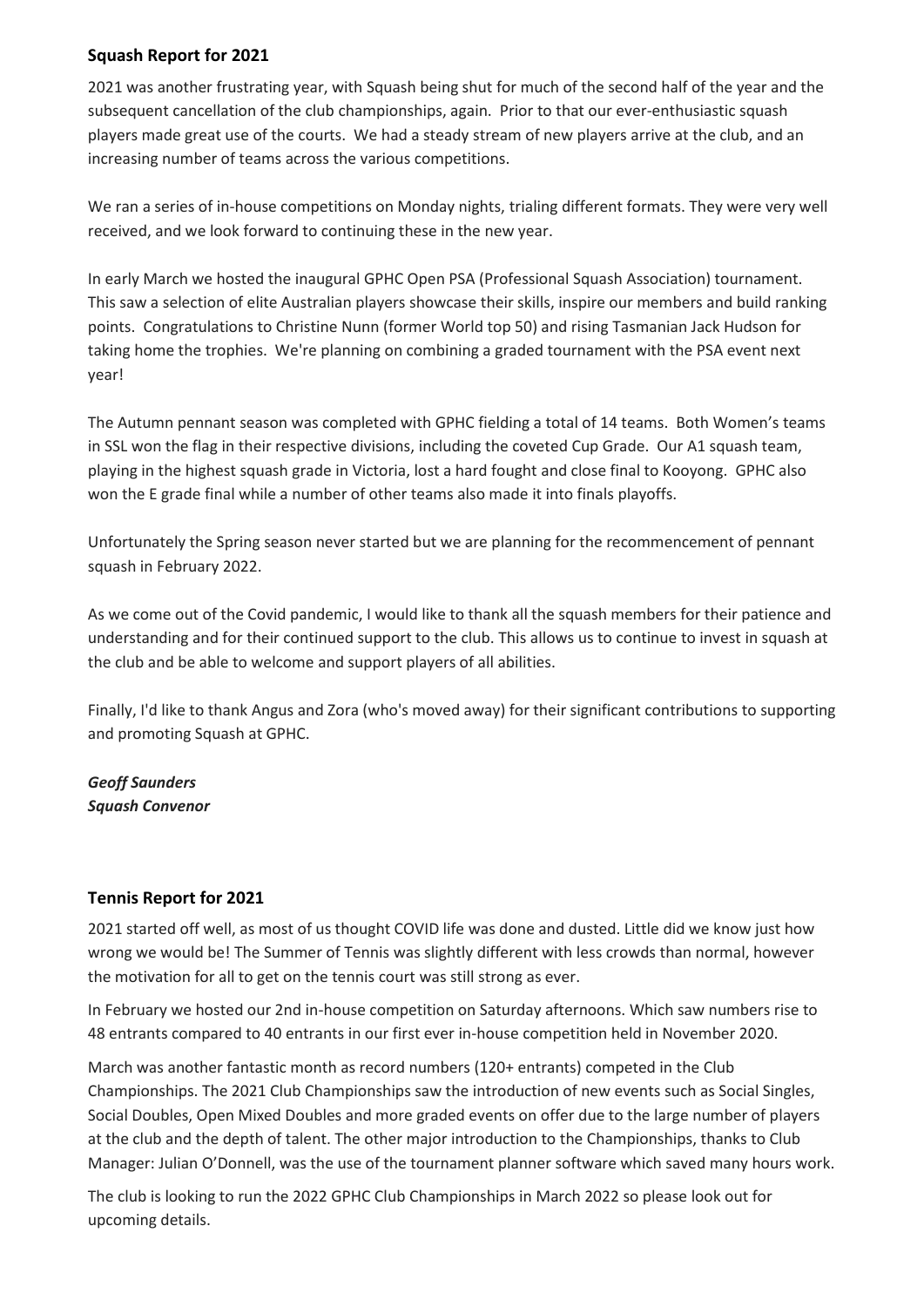Our Metro Masters team were looking the goods to bring home yet another flag, that was of course until COVID put a halt to all plans.

The Night Comp Autumn season was very successful as 4 of our 7 teams made finals, with 2 of those teams finishing as premiers. Due to COVID, the Spring season has now changed to a Summer season. Matches have been lucky enough to commence in early November.

The Junior Autumn season saw GPHC well represented with a total of 13 teams but unfortunately, the Spring season had cancelled matches due to lockdown restrictions. We have been very fortunate to have the kids back on court and competing again as the season commenced in early November and will run until mid-December.

Tennis Victoria Winter pennant has continued to grow over the last 3 years. We are pleased to say that GPHC was represented by a staggering 14 teams (11 Men's & 3 Ladies). This is the greatest number of teams the club has had in decades. With the regular season almost complete and a number of teams gearing up for finals, lockdowns once again resulted in the got the better of us and Pennant being cancelled for the 2nd year running.

While we have been through tough times again in 2021, we would like to point out some of the positives.

- Our numbers continue to grow in all aspects of tennis.
- We have had new LED lights installed on courts 4 & 5. (This is in addition to the LED lights installed on courts 1, 2 & 3 in 2020.)
- 3 new nets were installed to replace the old worn-out nets.
- Due to the success of our first ever in-house competition held in late 2020, we plan to continue to host in-house competitions in February and November on a regular basis.
- The Wednesday night social tennis is often near capacity, and we are looking to continue to grow and promote the Clubs social tennis activities amongst members.

*Adam Hubble Tennis Captain*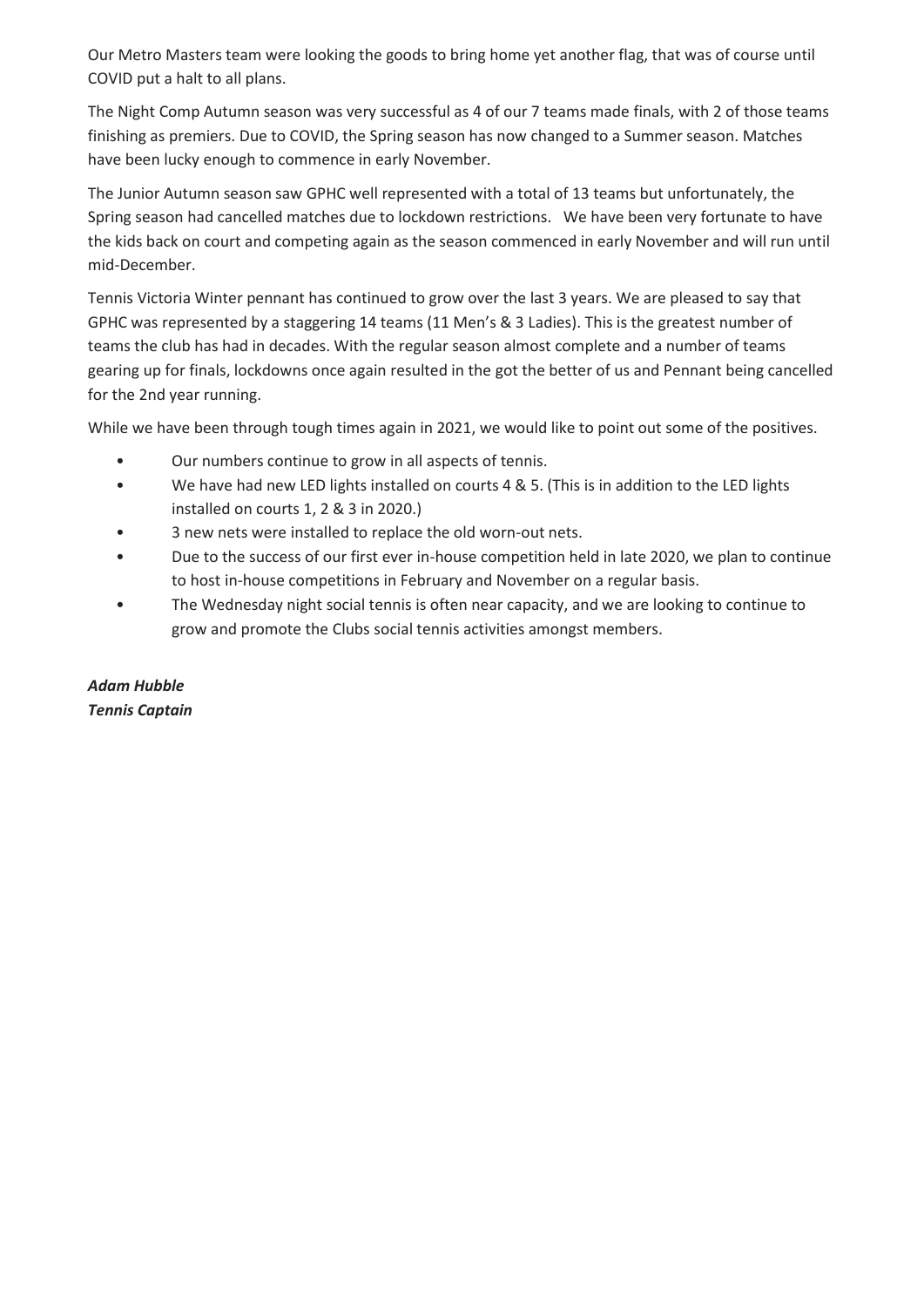## **Reports from the Clubs Key Business Partners**

#### **Gym Report for 2021 from Fitness Complete**

#### **About us:**

We have run group personal training sessions at GPHC every Monday, Wednesday and Friday mornings at 6am & 8.30am and since 2020 increased these to be running sessions every day. Due to the lockdown, some of these sessions are now run simultaneously on Zoom and at Grace Park.

These group sessions also now run over the holidays, giving only those clients who are travelling or away the option of taking school holidays off.

Our 1-on-1 or 2-on-1 personal training sessions have continued when restrictions have allowed outdoors, which we appreciate the club accommodating.

#### **Changes in 2021:**

Emma commenced online weight loss coaching in February 2021 which can be done from anywhere in the world and has seen 1 client drop a whopping 40kgs in 8 months. We also employed Steve Karabatsos in April 2021 who is coaching a few of the classes and has some 1-on-1 clients he trains.

## *Steven and Emma Pouniotis, Fitness Complete*

#### **Pro-Shop Report for 2021 from Absolute Tennis**

Well, as we are all quite shocked & saddened that 2021 was drawn into the abyss of Covid-19 restrictions after the 2020 debacle, I really have little to report to you!

The limited access to our beautiful Club has marred participation of sport & therefore trade. The time we were open was enjoyable & the Club felt buoyant. We were all hoping to continue playing and or training, but it was not to be. A lot of members continued to support Absolute Tennis which is greatly appreciated.

We are trading from Wednesday to Saturday as before, along with the opportunity to leave racquets for restring either at reception, the bar or with one of our fantastic coaches.

Hopefully we will be on an upward trajectory from here on & we look forward to welcoming everyone back to GPHC to enjoy this unique sporting jewel!

#### *Deb Welsh, Absolute Tennis*

## **Squash Coaching Report for 2021 from Shaikhit**

2021 for Shaikhit has been interesting! We did a number of things to keep our members fit, motivated and ready for squash this year whether they were able to get on court or not. We ran sessions to cater for lockdown restrictions both with online, squash-specific workouts and group park sessions whenever restrictions allowed. We created a 10-week free squash workout plan that we circulated to help members keep fit and healthy. It was a great way to stay engaged with members during lockdowns and get people ready for the return to court.

While we could, we grew our junior program and had our first juniors compete in state level tournaments which is fantastic. Keep an eye out for Ketan, Jay and Jenson at your next squash tournament! The GPHC